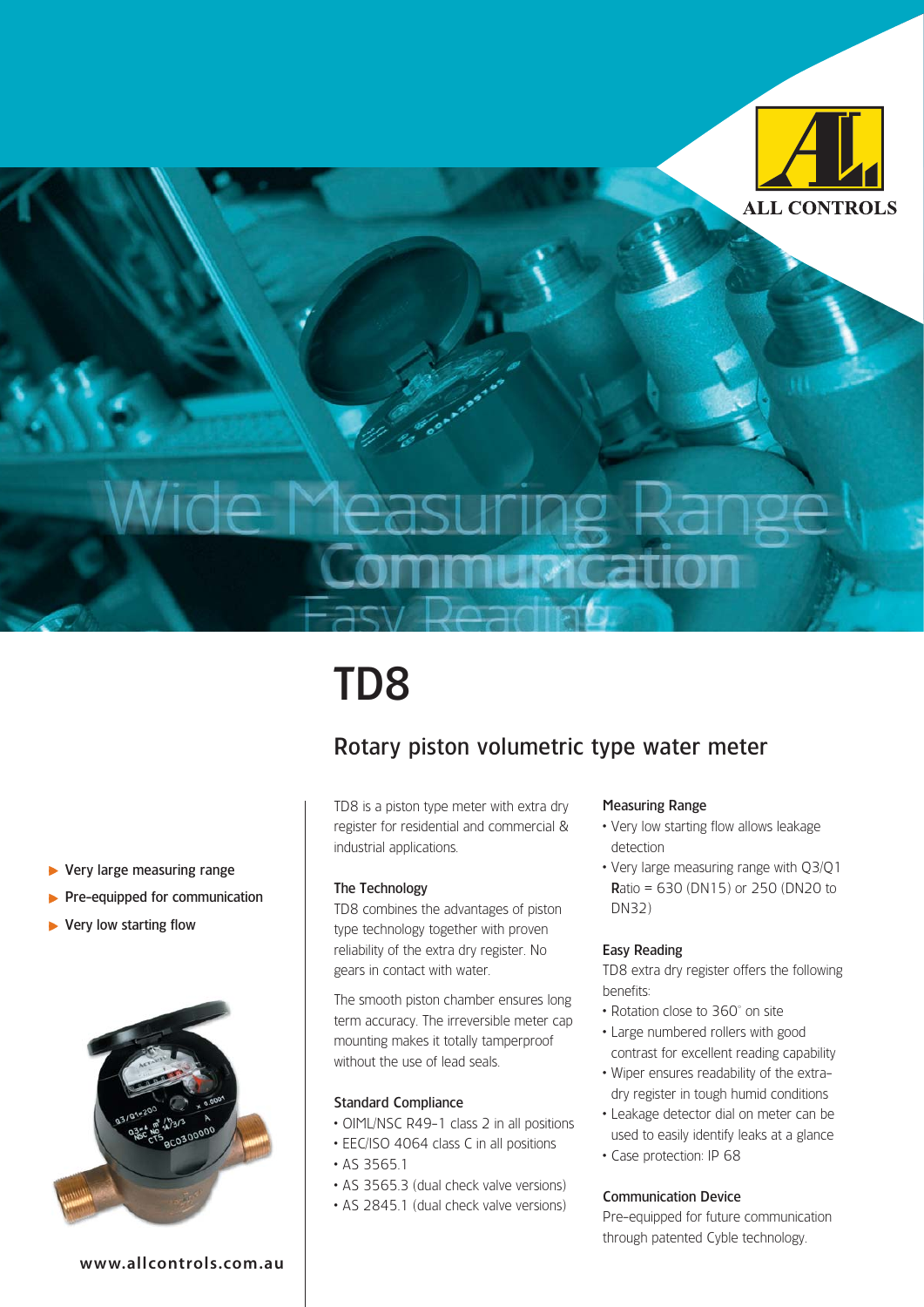## Working Principle

The TD8 has two main components; the hydraulics that allows measurement of the water flow and the register that displays the measured water volume.

TD8 is a piston type volumetric meter 1 Each rotation of the piston in the measuring chamber represents a given volume of water passing through.

The magnetic coupling transmission, standard on the TD8 line, is accompanied by an extra-dry register 2 Both gears and the register are in a waterproof and air tight enclosure.

Transmission interface between those components is achieved by a magnetic coupling 3





▶ Cyble RF fitted on TD8 DN20 with specific lid

# Communication

### The TD8 is supplied pre-equipped with Cyble Target

Allows communication and remote reading through:

- Radio frequency wireless link (Cyble RF)
- Pulse output (Cyble Sensor)
- M-Bus protocol (Cyble M-Bus)

### Key Advantages of Cyble Technology

• No need for additional investment on the meter to implement remote reading

- Actaris standardized meter interface, irrespective of meter technology and widely spread on Actaris water meters range
- Reliability brought by electronic switch (no wear or bouncing)
- Reverse flow management
- Principle proven in the field for many years
- Cyble technology being immune to magnetic tampering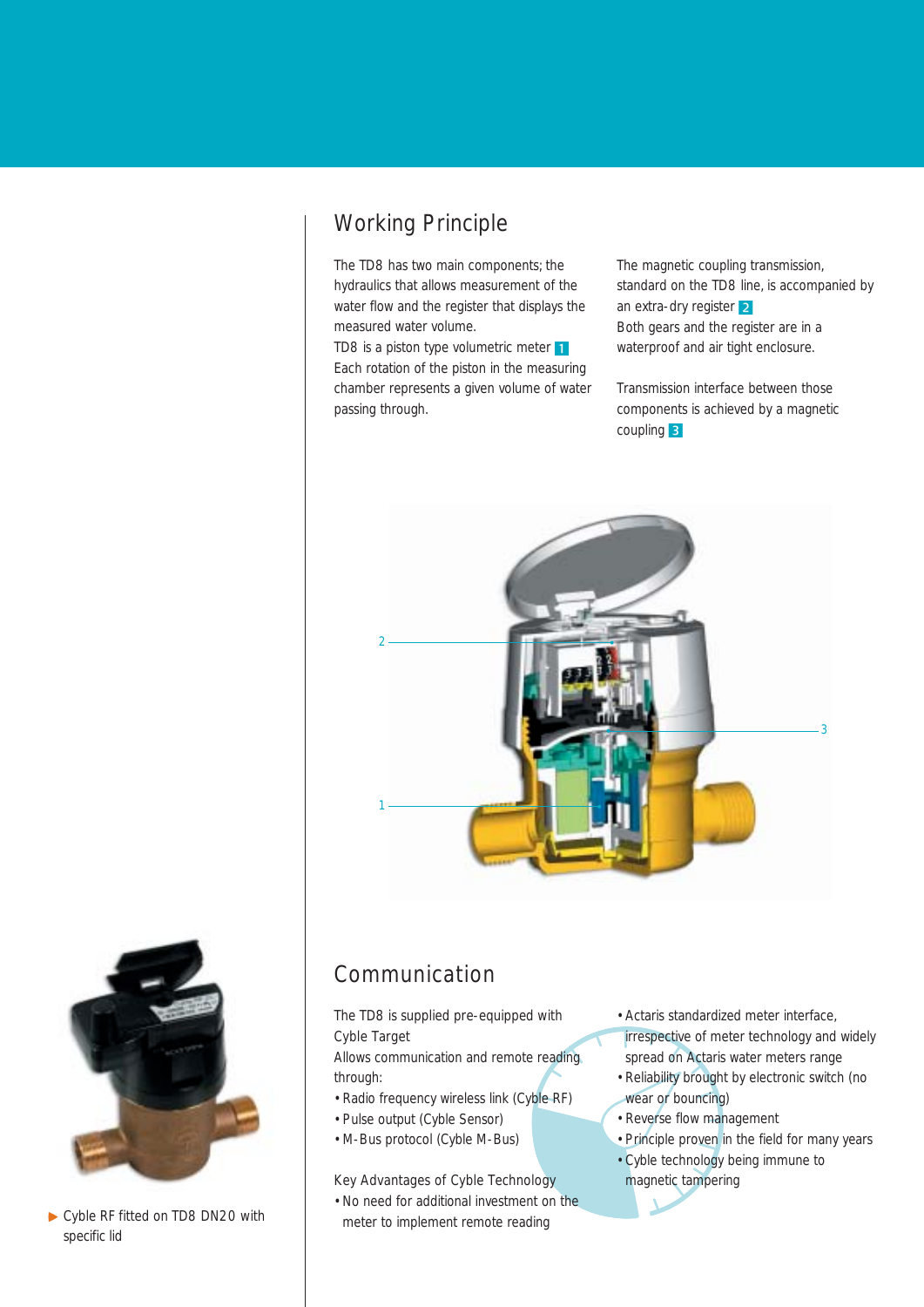# Metrological Characteristics

| Nominal diameter (DN)                      |                | m <sub>m</sub>    | 15                    |      | 20             |                  | 25              |      | 32   |
|--------------------------------------------|----------------|-------------------|-----------------------|------|----------------|------------------|-----------------|------|------|
| ISO 4064 metrology class                   |                |                   | Class C all positions |      |                |                  |                 |      |      |
| NSC R49-1 approval                         |                |                   | 14/3/3                |      |                |                  |                 |      |      |
| E.E.C. approval                            | $F-02-G-070$   |                   |                       |      |                |                  |                 |      |      |
| Maximum admissible temperature             |                | $\degree$ C       |                       |      |                | $30*$            |                 |      |      |
| °C<br>Maximum temperature for short period |                |                   |                       |      |                | 50               |                 |      |      |
| Maximum admissible pressure                |                | kPa               |                       | 1600 |                |                  |                 | 1200 |      |
| Testing pressure                           |                | kPa               |                       |      |                | 2500             |                 |      |      |
| Pressure loss P (O4)                       |                | kPa               |                       |      |                | 100              |                 |      |      |
| Flow rate ratio                            | 03/01          |                   | 630                   |      | 250            |                  | 250             |      | 250  |
| Overload flow rate                         | 04             | $m^3/h$           | 3.125                 |      | 5              |                  | 7.875           |      | 12.5 |
| Permanent flow rate                        | 03             | m <sup>3</sup> /h | 2.5                   |      | 4              |                  | 6.3             |      | 10   |
| Transitional flow rate                     | Q <sub>2</sub> | l/h               | 16                    |      | 26             |                  | 40              |      | 64   |
| Minimum flow rate                          | 01             | l/h               | 4                     |      | 16             |                  | 25              |      | 40   |
| Starting flow rate                         |                | 1/h               |                       |      | $\overline{2}$ |                  | 6               |      | 11   |
| Indication range                           |                | m <sup>3</sup>    | $10^{4**}$            |      |                |                  | 10 <sup>5</sup> |      |      |
| Minimum scale interval                     |                |                   | 0.05                  |      |                |                  | 0.5             |      |      |
| Communication pre-equipment                |                |                   |                       |      |                | Cyble Technology |                 |      |      |

\* Also available with maximum admissible temperature of 90°C - \*\* Exists also with 105 indicator range

# Endurance Curve



# Head Loss





 $\blacktriangleright$  TD8 indicator